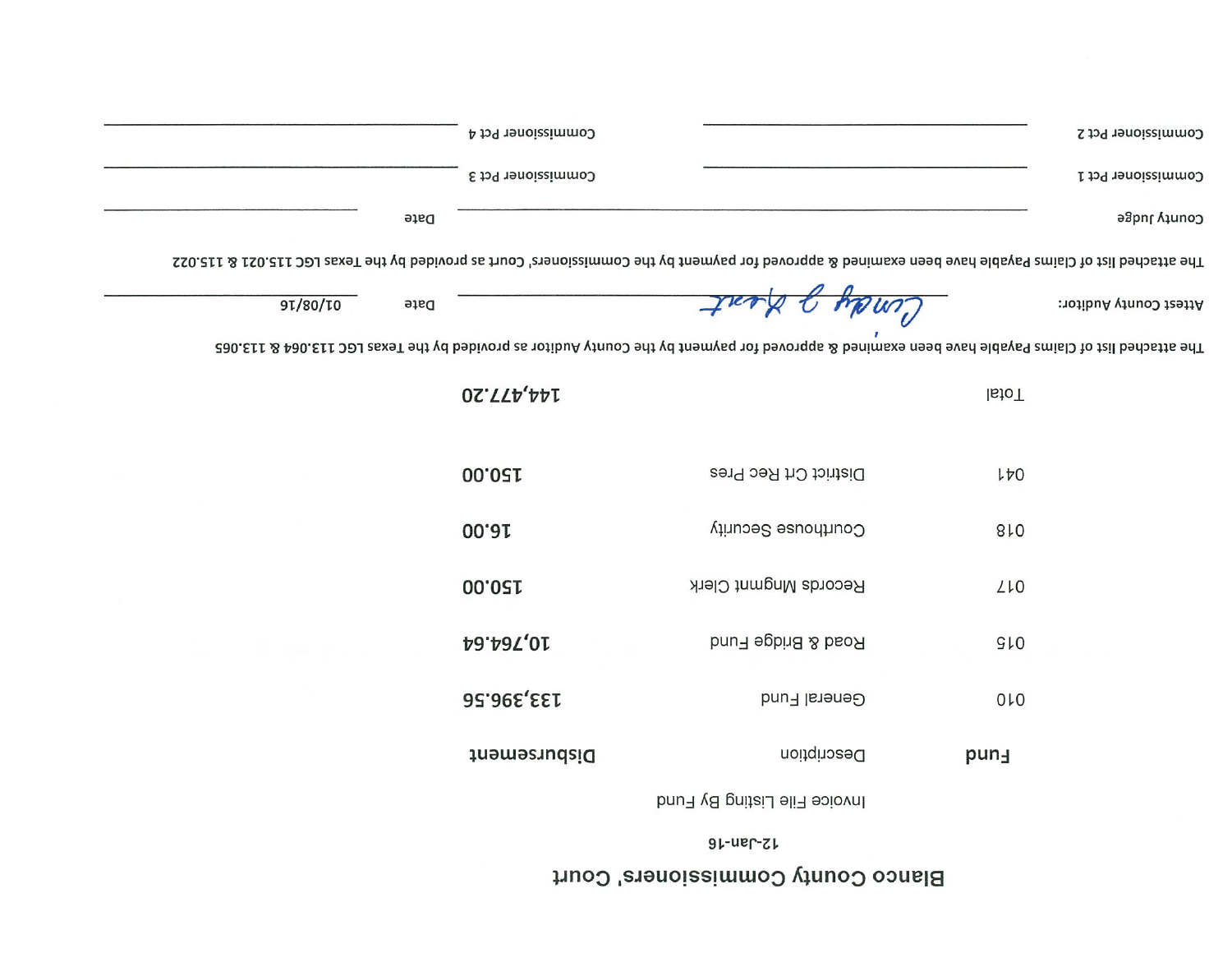| 01/08/2016 -- UNPAID INVOICE REVIEW LISTING -- 10-000-000 GENERAL FUND<br>TIME: 09:27 AM                                            |                                  | CYCLE: ALL                                                                                                                      | PREPARER: 0004<br>$\overline{\phantom{0}}$<br>PAGE |
|-------------------------------------------------------------------------------------------------------------------------------------|----------------------------------|---------------------------------------------------------------------------------------------------------------------------------|----------------------------------------------------|
| DEPARTHENT<br>NAME-OF-VENDOR                                                                                                        | I NVOI CE-NO                     | DESCRIPTION-OF-INVOICE                                                                                                          | <b>AMOUNT</b>                                      |
| AUTO CHLOR SERVICES, LLC<br>VENDOR TOTAL<br>COUNTY SHERIFF                                                                          | 57059                            | CUST #54832 JAIL                                                                                                                | 502.50<br>502.50                                   |
| JUDICIAL EXPENSES<br>VENDOR TOTAL<br>BARTON VANA                                                                                    | 57061                            | CASE #1275                                                                                                                      | 425.00<br>425.00                                   |
| INDIGENT HEALTH CARE<br>INDIGENT HEALTH CARE<br>INDIGENT HEALTH CARE<br>BAYLOR SCOTT WHITE LLANO<br>VENDOR TOTAL                    | 57062<br>57063<br>57064          | PATIENT #H7200065698400<br>#H7200060606400<br>PATIENT #H7200060306900<br>PATIENT                                                | 322.35<br>34.69<br>390.31<br>33.27                 |
| BICKERSTAFF HEATH DELGADO ACOSTA LL<br>COURTHOUSE EXPENSES<br>VENDOR TOTAL                                                          | 57060                            | <b>INV #99374</b>                                                                                                               | 44.60<br>44.60                                     |
| COURTHOUSE EXPENSES<br>BILLY JACKS CONSTRUCTION<br>VENDOR TOTAL                                                                     | 57234                            | INV#266 LEC                                                                                                                     | 850.00<br>850.00                                   |
| RECYCLING COORDINATOR<br><b>VENDOR TOTAL</b><br>BLANCO AUTO PARTS INC                                                               | 57148                            | ACCT #1077 RECYCLING                                                                                                            | 74.04<br>74.04                                     |
| BLANCO CO CHILD PROTECTION BD<br>JUDICIAL EXPENSES<br>VENDOR TOTAL                                                                  | 57065                            | JURY DONATIONS                                                                                                                  | 24.00<br>24.00                                     |
| RECYCLING COORDINATOR<br>VENDOR TOTAL<br>BLANCO HYDRO GAS CO.                                                                       | 57242                            | ACCT#2411 RECYCLING                                                                                                             | 27.90<br>27.90                                     |
| BLANCO REGIONAL CLINIC P.A.<br>INDIGENT HEALTH CARE<br>VENDOR TOTAL                                                                 | 57068                            | PATIENT #UPSFRA0001                                                                                                             | 87 23<br>87 23                                     |
| COUNTY JUDGE EXPENSES<br>COUNTY JUDGE EXPENSES<br>VENDOR TOTAL<br>BRETT BRAY                                                        | 57149<br>57150                   | REIMBURSEMENT/MILEAGE<br>REIMBURSEMENT/MILEAGE                                                                                  | 57.50<br>57.50<br>115.00                           |
| BURNET COUNTY TREASURER<br>JUDICIAL EXPENSES<br>ATTORNEY<br>VENDOR TOTAL<br>DISTRICT JUDGE<br>DISTRICT                              | 57069<br>57070<br>57071          | DISTRICT ATTORNEY<br>NOVEMBER 2015 CHILD ABUSE UNIT<br><b>JUDGES</b><br>DISTRICT<br>2015<br>2015<br>NOVEMBER<br><b>NOVEMBER</b> | 12,711.29<br>4,228.30<br>417.04<br>17,356.63       |
| SO<br>οğ<br>COURTHOUSE EXPENSES<br>PRINT<br>VENDOR TOTAL<br>COUNTY TREASURER<br>COUNTY SHERIFF<br>COUNTY SHERIFF<br>BUSINESS CENTER | 57153<br>57152<br>57151<br>57154 | INV#116189P CO TREAS<br>INV#116182p LEC<br>INV#116382 LEC<br>INV#116553                                                         | 199.99<br>129.99<br>379.92<br>121.74<br>831.64     |

CANON FINANCIAL SERVICES, INC.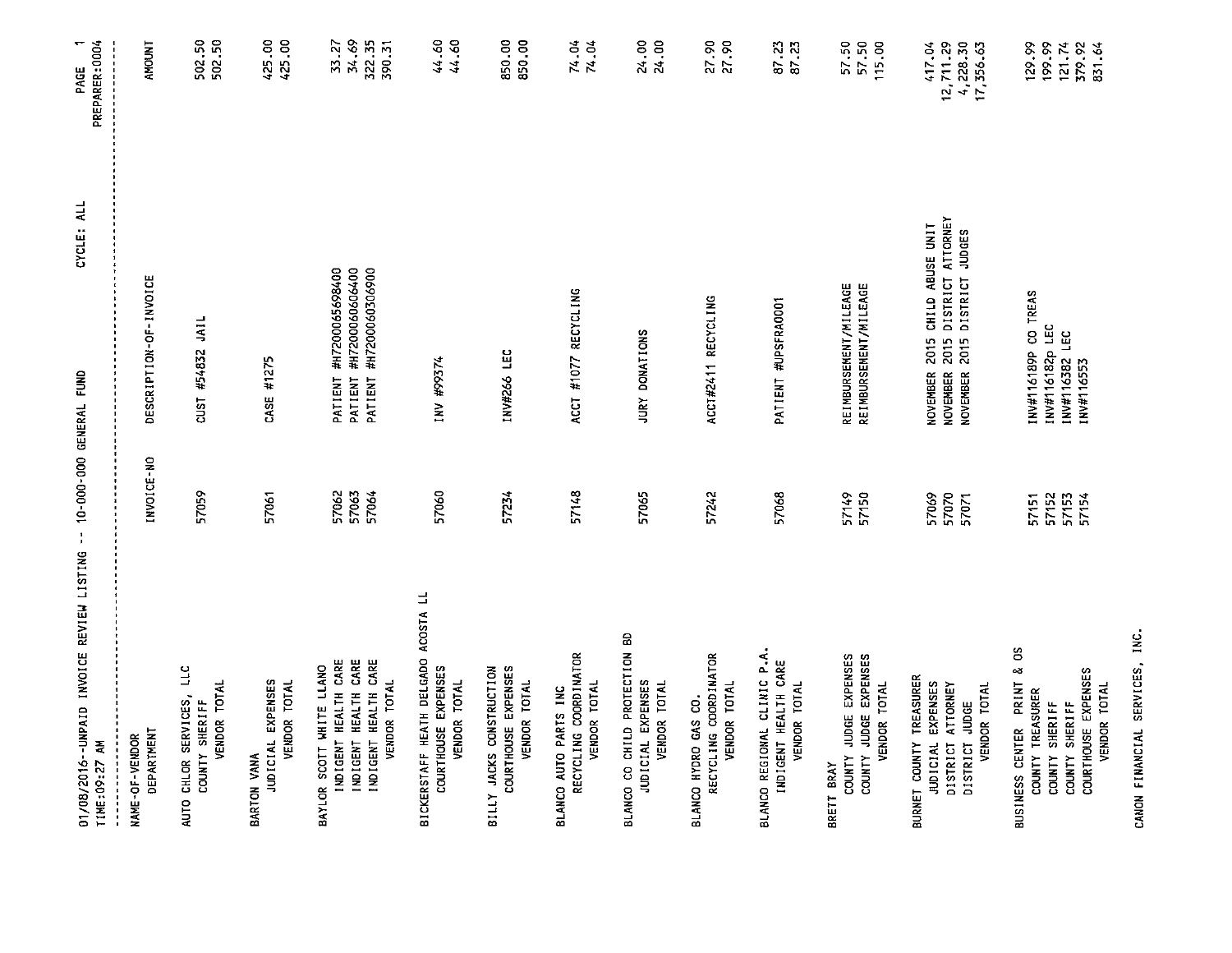| 01/08/2016--UNPAID INVOICE REVIEW LISTING -- 10-000-000 GENERAL FUND<br>TIME:09:27 AM |                | CYCLE: ALL                                                      | $\mathbf{\tilde{z}}$<br>PREPARER:0004<br>PAGE |
|---------------------------------------------------------------------------------------|----------------|-----------------------------------------------------------------|-----------------------------------------------|
| DEPARTMENT<br>NAME-OF-VENDOR                                                          | INVOICE-NO     | DESCRIPTION-OF-INVOICE                                          | <b>AMOUNT</b>                                 |
| EXPENSES<br>COURTHOUSE                                                                | 57072          | CO CLERK<br>INV #15596873                                       | 14.68                                         |
| EXPENSES<br>COURTHOUSE                                                                | 57073          | TAC<br>#15596868<br>INV                                         |                                               |
| EXPENSES<br>COURTHOUSE                                                                | 57074          | CO CLERK<br>#15596869<br>$\geq$                                 | 47.72<br>108.99                               |
| <b>EXPENSES</b><br><b>COURTHOUSE</b>                                                  | 57075          | EXTENSION<br>#15596870<br>INV                                   | 47.73                                         |
| EXPENSES<br>COURTHOUSE                                                                | 57076          | LEC<br>#15596871<br>È                                           | 142.35                                        |
| COURTHOUSE EXPENSES                                                                   | 57077          | $\frac{1}{2}$<br>#15596872<br>$\geq$                            | 47.73                                         |
| EXPENSES<br>COURTHOUSE                                                                | 57078          | ΞC<br>INV #15596873                                             | 63.42                                         |
| EXPENSES<br>COURTHOUSE                                                                | 57079          | DIST CLERK<br>#15596875<br>$\geq$                               | 142.35                                        |
| COURTHOUSE EXPENSES                                                                   | 57080          | 4 qr<br>#15596876<br>$\mathbf{N}$                               | 47.73                                         |
| EXPENSES<br>VENDOR TOTAL<br><b>COURTHOUSE</b>                                         | 57082          | ĽC<br>#15596877<br>$\geq$                                       | 59.97<br>722.67                               |
| CARRIE LEWIS                                                                          |                |                                                                 |                                               |
| VENDOR TOTAL<br>COUNTY CLERK                                                          | 57155          | <b>REIMBURSEMENTS</b>                                           | 38.17<br>38.17                                |
| CHRIS WIEMERS                                                                         |                |                                                                 |                                               |
| COUNTY EXTENSION AGENCY<br>VENDOR TOTAL                                               | 57158          | <b>REIMBURSEMENTS</b>                                           | 327.75<br>327.75                              |
| CHRISTUS SANTA ROSA                                                                   |                |                                                                 |                                               |
| <b>INDIGENT HEALTH CARE</b><br>INDIGENT HEALTH CARE                                   | 57083<br>57084 | PATIENT #AXMC5676<br>PATIENT #AXMB6433                          | 78.31<br>165.11                               |
| VENDOR TOTAL                                                                          |                |                                                                 | 243.42                                        |
| CITY OF BLANCO                                                                        |                |                                                                 |                                               |
| COURTHOUSE EXPENSES<br>VENDOR TOTAL                                                   | 57085          | 4<br>ACCT #16 JP                                                | 63.75<br>63.75                                |
| CITY OF JOHNSON CITY                                                                  |                |                                                                 |                                               |
| EXPENSES<br>COURTHOUSE                                                                | 57086          | #73 COURTHOUSE<br>ACCT                                          | 226.30                                        |
| EXPENSES<br>COURTHOUSE                                                                | 57087          | #1187 ANNEX<br>ACCT                                             | 51.37                                         |
| COURTHOUSE EXPENSES<br>EXPENSES<br>COURTHOUSE                                         | 57088<br>57089 | #152 OLD ANNEX<br><b>JIN' QTO</b><br>#95<br><b>ACCT</b><br>ACCT | 75.19<br>75.19                                |
| EXPENSES<br>COURTHOUSE                                                                | 57090          | #1089 PCT 2<br>ACCT                                             | 75.19                                         |
| COURTHOUSE EXPENSES                                                                   | 57091          | #1186 ANNEX LO<br>ACCT                                          | 10.13                                         |
| COUNTY SHERIFF                                                                        | 57092          | #1316 LEC LOW<br><b>ACCT</b>                                    | 657.96                                        |
| COUNTY SHERIFF                                                                        | 57093          | #1255 LEC<br>ACCT                                               | 360.31                                        |
| VENDOR TOTAL<br>COUNTY SHERIFF                                                        | 57094          | #1317 LEC HIGH<br><b>ACCT</b>                                   | 51.37<br>1,583.01                             |
| COMMUNITY RADIOLOGY ASSOC., PA                                                        |                |                                                                 |                                               |
| VENDOR TOTAL<br>COUNTY SHERIFF                                                        | 57095          | PATIENT #1282801CRA JAIL                                        | $18.71$<br>$18.71$                            |
| EAGLE UNITED USA INC.                                                                 |                |                                                                 |                                               |
| COURTHOUSE EXPENSES<br>COURTHOUSE EXPENSES                                            | 57159<br>57160 | INV#41404 LEC<br>INV#41404 CH                                   | 284.92<br>284.92                              |
| VENDOR TOTAL                                                                          |                |                                                                 | 569.84                                        |
| JUDICIAL EXPENSES<br>VENDOR TOTAL<br>EDDIE G SHELL                                    | 57096          | PATIENT #CR01315                                                | 425.00<br>425.00                              |
| <b>110</b><br>ELECTION ADMINISTRATORS,                                                |                |                                                                 |                                               |
| TAX ASSESSOR/COLLECTOR<br>VENDOR TOTAL                                                | 57161          | 1NV#2936 TAC                                                    | 550.00<br>550.00                              |

EXPRESS AUTOMOTIVE SERVICE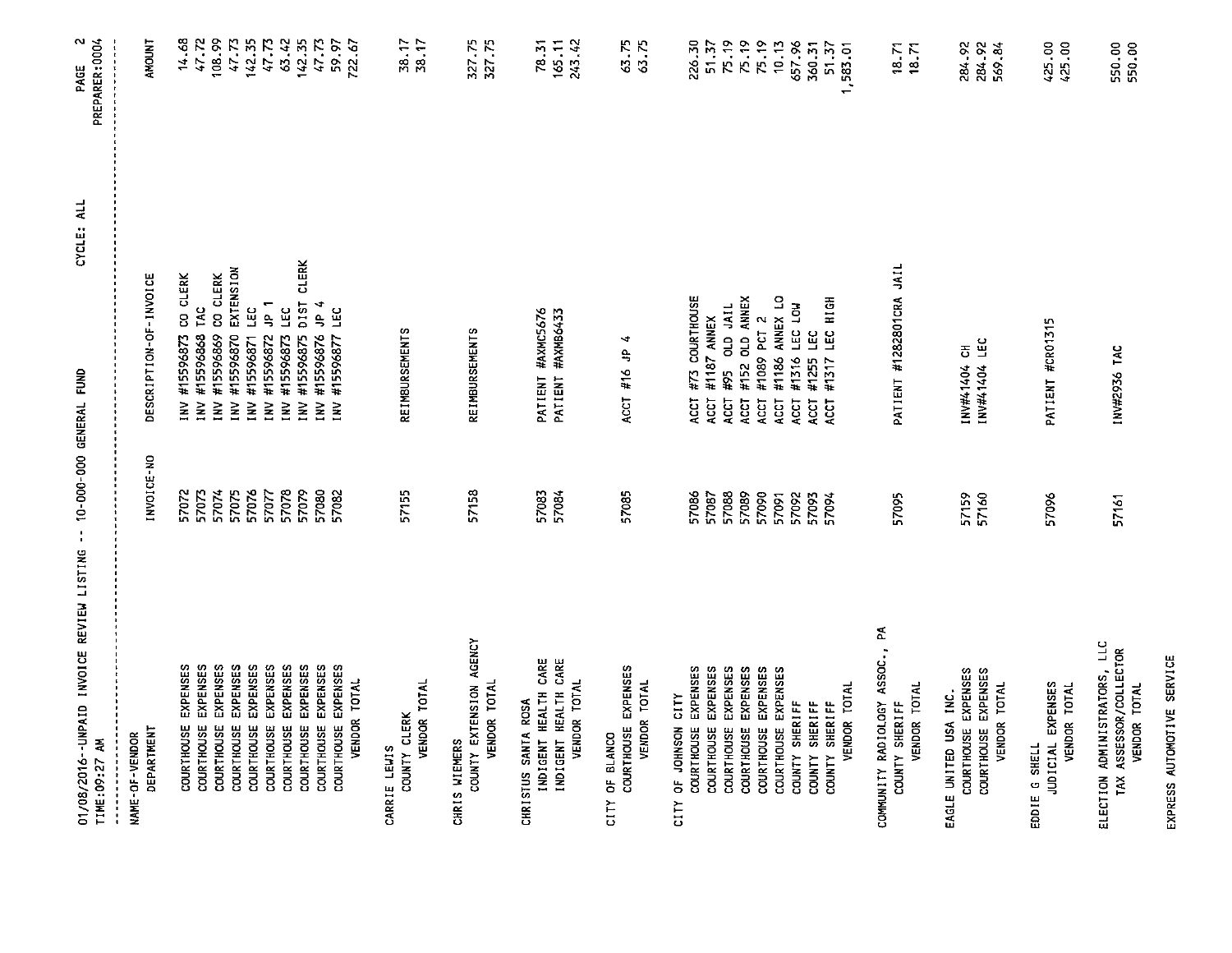| 01/08/2016--UNPAID INVOICE REVIEW LISTING -- 10-000-000 GENERAL FUND<br>TIME: 09:27 AM                       |                         | CYCLE: ALL                                                                                          | PREPARER: 0004<br>M<br>PAGE         |
|--------------------------------------------------------------------------------------------------------------|-------------------------|-----------------------------------------------------------------------------------------------------|-------------------------------------|
| DEPARTHENT<br>NAME-OF-VENDOR                                                                                 | INVOICE-NO              | DESCRIPTION-OF-INVOICE                                                                              | <b>AMOUNT</b>                       |
| VENDOR TOTAL<br>COUNTY SHERIFF                                                                               | 57162                   | 1NV#3728526 LEC                                                                                     | 49.18<br>49.18                      |
| LIMITED<br>GRAVES HUMPHRIES, STAHL,<br>COURTHOUSE EXPENSES<br>VENDOR TOTAL                                   | 57097                   | $\overline{\phantom{0}}$<br>REPORT #COLOO5 JP                                                       | 682.43<br>682.43                    |
| GREATER SAN ANTONIO EMERGENCY<br>INDIGENT HEALTH CARE<br>VENDOR TOTAL                                        | 57098                   | PATIENT #3587160V36406228                                                                           | 98.98<br>98.98                      |
| COUNTY EXTENSION AGENCY<br>COUNTY EXTENSION AGENCY<br>VENDOR TOTAL<br>SANDERS<br>GRETCHEN L.                 | 57163<br>57164          | <b>REIMBURSEMENTS</b><br>REIMBURSEMENT                                                              | 190.33<br>260.48<br>70.15           |
| VENDOR TOTAL<br>INC<br>COUNTY SHERIFF<br>GT DISTRIBUTORS,                                                    | 57165                   | INV#INV0555765 LEC                                                                                  | 72.94<br>72.94                      |
| GULF COAST PAPER CO. INC.<br>COURTHOUSE EXPENSES<br>VENDOR TOTAL                                             | 57166                   | INV#1038572                                                                                         | 183.95<br>183.95                    |
| HILL COUNTRY CHILD ADVOCACY CT<br>JUDICIAL EXPENSES<br>VENDOR TOTAL                                          | 57066                   | JURY DONATIONS                                                                                      | 54.00<br>54.00                      |
| COURTHOUSE EXPENSES<br>VENDOR TOTAL<br>HILL COUNTRY IT                                                       | 57099                   | INV #0000028                                                                                        | 1,302.00<br>1,302.00                |
| SUPPORT INC<br>COUNTRY SOFTWARE &<br>VENDOR TOTAL<br>COUNTY TREASURER<br>HILL                                | 57102                   | INV #9964 COUNTY TREASURER                                                                          | 2,910.00<br>2,910.00                |
| VENDOR TOTAL<br>ICS JAIL SUPPLIES INC.<br>COUNTY SHERIFF<br>COUNTY SHERIFF                                   | 57168<br>57169          | INV#131885 LEC<br>LEC<br>INV#132854                                                                 | 295.63<br>490.00<br>194.37          |
| VENDOR TOTAL<br>MARY K. HAGEMEIER DDS<br>COUNTY SHERIFF<br><b>SHERIFF</b><br>COUNTY SHERIFF<br><b>COUNTY</b> | 57172<br>57173<br>57174 | z<br>- PEARCE,<br>COOK, S<br>WOLF, T<br>WOLF,<br>INMATE DENTAL<br>DENTAL<br>INMATE DENTAL<br>INMATE | 225.00<br>150.00<br>470.00<br>95.00 |
| COUNTY SHERIFF<br><b>MASTERCARD</b>                                                                          | 57175                   | 3610 0674 ABLON<br>8905<br>5439                                                                     | 78.25                               |
| <b>SHERIFF</b><br><b>SHERIFF</b><br><b>COUNTY</b><br><b>COUNTY</b>                                           | 57176<br>57177          | CAYCE<br>CAYCE<br>0567<br>0567<br>3610<br>3610<br>8905<br>8905<br>5439<br>5439                      | 20.46<br>374.78                     |
| <b>SHERIFF</b><br><b>COUNTY</b>                                                                              | 57178                   | CAYCE<br>0567<br>3610<br>8905<br>5439                                                               | 10.50                               |
| JUSTICE OF THE PEACE #4<br>COUNTY CLERK                                                                      | 57179<br>57180          | SWIFT<br>SWIFT<br>0708<br>0708<br>3610<br>3610<br>8905<br>8905<br>5439<br>5439                      | 216.20<br>358.36                    |
| 芀<br>PEACE<br>OF THE<br>JUSTICE                                                                              | 57181                   | RILEY<br>3610 0203<br>3610<br>8905<br>5439                                                          | 292.97                              |
| 芳芽<br>JUSTICE OF THE PEACE<br>JUSTICE OF THE PEACE                                                           | 57182<br>57183          | RILEY<br>RILEY<br>3610 0203<br>0203<br>8905<br>8905<br>5439                                         | $43.27$<br>8.16                     |

 $\mathcal{L}_{\mathcal{A}}$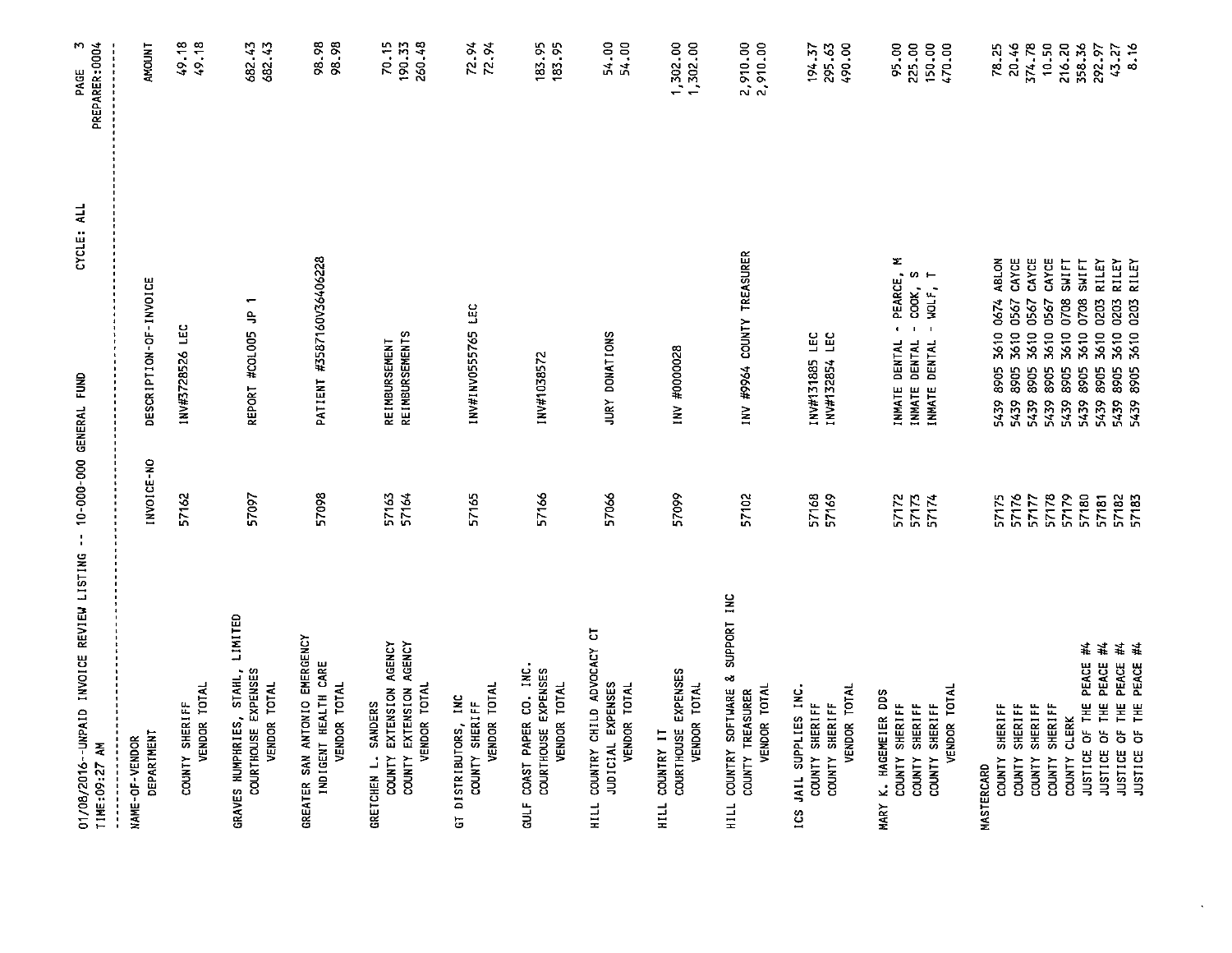| 01/08/2016 -- UNPAID INVOICE REVIEW LISTING -- 10-000-000 GENERAL FUND<br>TIME:09:27 AM |                | CYCLE: ALL                                                                       | PAGE 4<br>PREPARER: 0004 |
|-----------------------------------------------------------------------------------------|----------------|----------------------------------------------------------------------------------|--------------------------|
| DEPARTMENT<br>NAME-OF-VENDOR                                                            | INVOICE-NO     | DESCRIPTION-OF-INVOICE                                                           | <b>AMOUNT</b>            |
| EMERGENCY MANAGEMENT                                                                    | 57185          | LIESMANN<br>3610 0641<br>5439 8905                                               | 175.00                   |
| DISTRICT CLERK                                                                          | 57186          | ELSBURY<br>0658<br>3610<br>8905<br>5439                                          | 51.85                    |
| COUNTY SHERIFF                                                                          | 57188<br>57187 | <b>SHUMAKE</b><br>SHUMAKE<br>3610 0682<br>0682<br>3610<br>5439 8905<br>5439 8905 | 40.00<br>91.53           |
| COURTHOUSE EXPENSES<br>COUNTY SHERIFF                                                   | 57189          | SHUMAKE<br>3610 0682<br>5439 8905                                                | 58.80                    |
| COUNTY SHERIFF                                                                          | 57190          | SHUMAKE<br>5439 8905 3610 0682                                                   | 45.85                    |
| VENDOR TOTAL                                                                            |                |                                                                                  | 1,865.98                 |
| INDIGENT HEALTH CARE<br>MICHAEL W. MANN MD, PA                                          | 57103          | PATIENT #000100027452                                                            | 47.66<br>47.66           |
| VENDOR TOTAL                                                                            |                |                                                                                  |                          |
| MILLER UNIFORMS & EMBLEMS, INC.<br>COUNTY SHERIFF                                       |                | LEC<br>INV#22871                                                                 | 104.33                   |
| <b>VENDOR TOTAL</b><br>COUNTY SHERIFF                                                   | 57191<br>57192 | INV#28439 LEC                                                                    | 85.39<br>189.72          |
| NATALIE WALLACE BENNETT<br>JUDICIAL EXPENSES<br><b>VENDOR TOTAL</b>                     | 57104          | CV 07744                                                                         | 450.00<br>450.00         |
| JUSTICE OF THE PEACE PCT #1<br>NORTHEAST TEXAS DATA CORP.<br>VENDOR TOTAL               | 57105          | JP 1 1 TICKET                                                                    | 150.00<br>150.00         |
| COUNTY SHERIFF<br>PAY AND SAVE INC.                                                     | 57243          | ACCT#137002 LEC                                                                  | 1,385.15                 |
| <b>SHERIFF</b><br><b>COUNTY</b>                                                         | 57244          | ACCT#137002 LEC                                                                  | 17137                    |
| VENDOR TOTAL<br>COUNTY SHERIFF                                                          | 57245          | ΠE<br>ACCT#137002                                                                | 18.25<br>1,574.77        |
| PETERSON TIRE                                                                           |                |                                                                                  |                          |
| COURTHOUSE EXPENSES                                                                     | 57197          | INV#JC6941 CH                                                                    | 39.45                    |
| VENDOR TOTAL<br>COUNTY SHERIFF                                                          | 57198          | INV#21113 LEC                                                                    | 670.50<br>709.95         |
| PHYSICIANS UNITY, PA                                                                    |                |                                                                                  |                          |
| INDIGENT HEALTH CARE                                                                    | 57106          | #489000<br>#506887<br>PATIENT                                                    | <b>23.27</b>             |
| INDIGENT HEALTH CARE                                                                    | 57108<br>57107 | #515252<br>PATIENT<br>PATIENT                                                    | 22.14                    |
| INDIGENT HEALTH CARE<br>VENDOR TOTAL                                                    |                |                                                                                  | $\frac{22.14}{77.55}$    |
| POSTMASTER/BOX RENT                                                                     |                |                                                                                  |                          |
| COURTHOUSE EXPENSES<br>VENDOR TOTAL                                                     | 57110          | BOX 471                                                                          | 54.00<br>54.00           |
| GENERAL FUND REVENUES<br>VENDOR TOTAL<br>POSTMASTER/STAMPS                              | 57202          | POSTAGE                                                                          | 73.50<br>73.50           |
| PURCHASE POWER                                                                          |                |                                                                                  |                          |
| COURTHOUSE EXPENSES<br>VENDOR TOTAL                                                     | 57111          | ACCT #8000-9090-0697-9400                                                        | 1,000.00<br>1,000.00     |
| QUEST DIAGNOSTIC                                                                        |                | PATIENT #3795911886R JAIL                                                        |                          |
| COUNTY SHERIFF<br>COUNTY SHERIFF                                                        | 57112<br>57113 | PATIENT #3795911874R JAIL                                                        | 20.96<br>32.06           |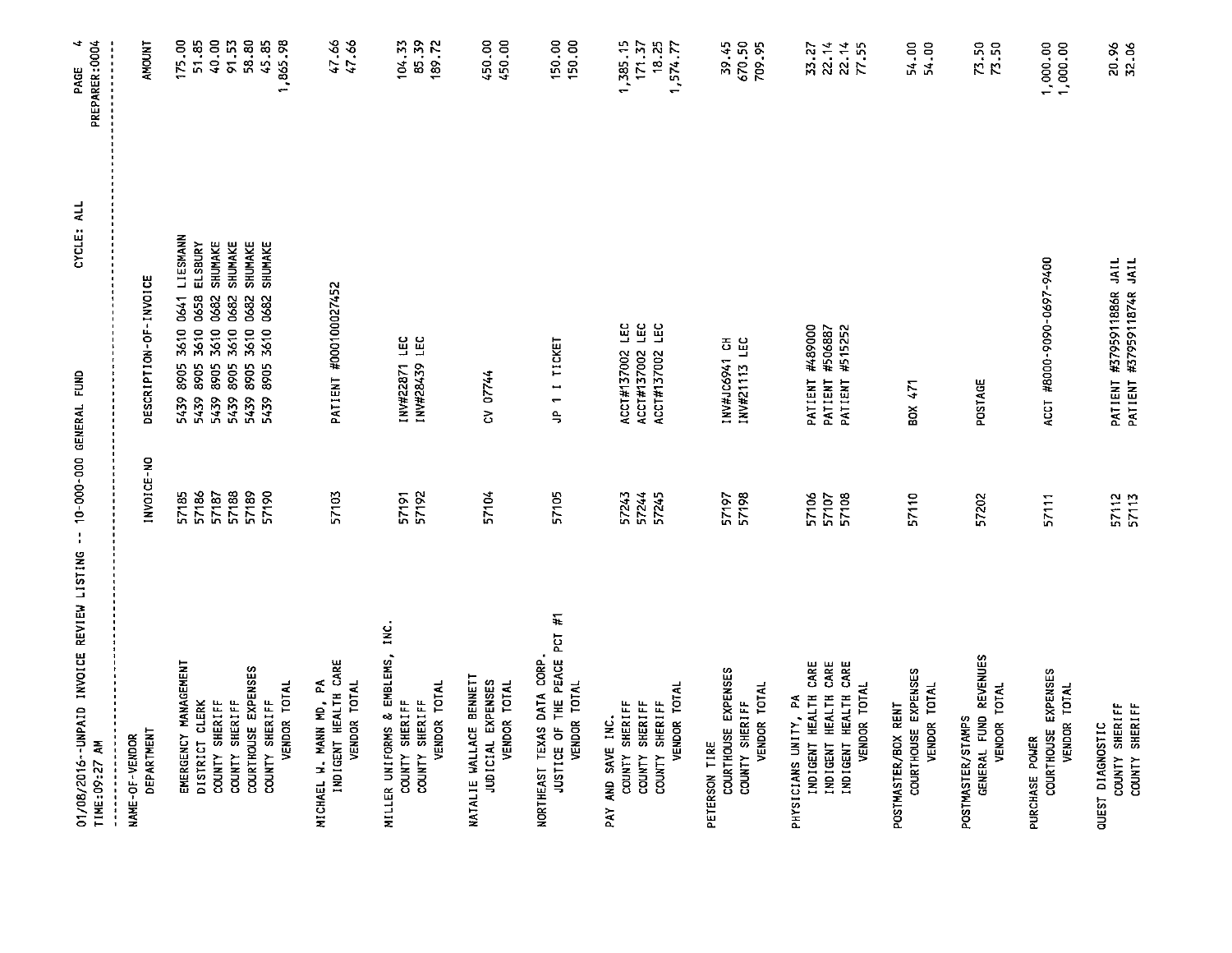| 01/08/2016--UNPAID INVOICE REVIEW LISTING -- 10-000-000 GENERAL FUND<br>TIME:09:27 AM |                | CYCLE: ALL                                                      | PAGE 5<br>PREPARER:0004   |
|---------------------------------------------------------------------------------------|----------------|-----------------------------------------------------------------|---------------------------|
| DEPARTMENT<br>NAME-OF-VENDOR                                                          | INVOICE-NO     | DESCRIPTION-OF-INVOICE                                          | <b>AMOUNT</b>             |
| VENDOR TOTAL<br>COUNTY SHERIFF                                                        | 57114          | PATIENT #3795911862R JAIL                                       | 73.98<br>20.96            |
| QUILL CORPORATION                                                                     |                |                                                                 |                           |
| COUNTY AUDITOR                                                                        | 57204<br>57203 | CO AUDITOR<br><b>AUDITOR</b><br>8<br>INV#1487888<br>INV#1505343 | 66.98<br>7.99             |
| COUNTY AUDITOR<br>COUNTY AUDITOR                                                      | 57205          | AUDITOR<br>8<br>INV#1521884                                     | 219.99                    |
| COUNTY AUDITOR                                                                        | 57206          | <b>AUDITOR</b><br>g<br>INV#1566253                              | 28.99                     |
| COURTHOUSE EXPENSES                                                                   | 57207          | INV#1553001                                                     | 39.97                     |
| COURTHOUSE EXPENSES<br>VENDOR TOTAL                                                   | 57208          | INV#1552987                                                     | 403.89<br>39.97           |
| SCOTT & WHITE HOSPITAL - LLANO                                                        | 57115          | PATIENT #PH9083273040                                           | 88.27                     |
| INDIGENT HEALTH CARE<br>INDIGENT HEALTH CARE                                          | 57116          | PATIENT #PH9080908340                                           | 99.85                     |
| VENDOR TOTAL                                                                          |                |                                                                 | 188.12                    |
| VENDOR TOTAL<br>COUNTY CLERK<br>SHELLI MALY                                           | 57210          | <b>REIMBURSEMENTS</b>                                           | 382.32<br>382.32          |
| COURTHOUSE EXPENSES<br>VENDOR TOTAL<br><b>SIMPLEXGRINNELL</b>                         | 57211          | INV#81972943 LEC                                                | 764.00<br>764.00          |
| JUDICIAL EXPENSES<br><b>VENDOR TOTAL</b><br>STATE COMPRIOLLER                         | 57067          | 3 JURY DONATIONS                                                | 18.00<br>18,00            |
| VENDOR TOTAL<br>COUNTY SHERIFF<br><b>SYMBOLARTS</b>                                   | 57212          | 1NV#0247892-IN LEC                                              | 120.00<br>120.00          |
| SYSCO INC.                                                                            |                |                                                                 |                           |
| COUNTY SHERIFF<br><b>SHERIFF</b><br><b>COUNTY</b>                                     | 57213<br>57214 | ΓEC<br><b>TEC</b><br>INV#512033585<br>INV#512244256             | 432.14<br>70.04           |
| VENDOR TOTAL<br>COUNTY SHERIFF                                                        | 57215          | LEC<br>INV#512232273                                            | 2 005.03<br>2,507.21      |
| TOCAA                                                                                 |                |                                                                 |                           |
| VENDOR TOTAL<br>COUNTY ATTORNEY                                                       | 57219          | <b>BOOKS</b>                                                    | 149.00<br>149.00          |
| TEXAS ASSOCIATION OF COUNTIES<br>TAX ASSESSOR/COLLECTOR                               | 57216          | TACA DUES                                                       | 85.00                     |
| Ħ<br>JUSTICE OF THE PEACE PCT<br>COUNTY TREASURER                                     | 57218<br>57217 | INV#239630/239630<br><b>MEMBER 10#194775</b>                    | 180.00<br>60.00<br>325.00 |
| VENDOR TOTAL                                                                          |                |                                                                 |                           |
| TEXAS COLORADO RIVER FLOODPLAIN COA<br>COURTHOUSE EXPENSES<br>VENDOR TOTAL            | 57117          | TCRFC DUES 2016                                                 | 1,000.00<br>1,000.00      |
| TEXAS COMMISSION ON ENVIROMENTAL<br>COURTHOUSE EXPENSES<br>VENDOR TOTAL               | 57118          | ACCT #0620016                                                   | 230.00<br>230.00          |

TEXAS FLEET FUEL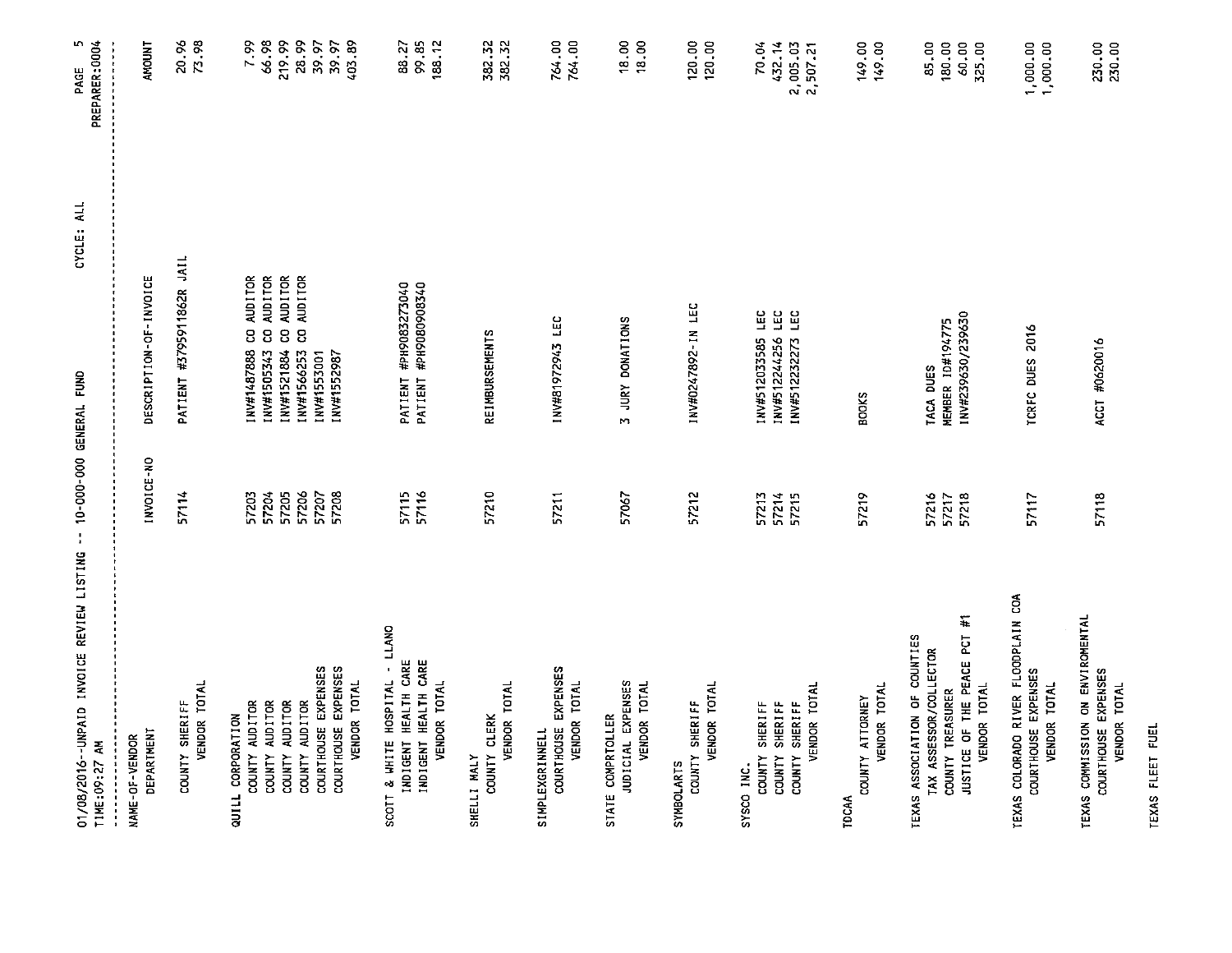| 01/08/2016 - UNPAID INVOICE REVIEW LISTING -- 10-000-000 GENERAL FUND<br>TIME: 09:27 AM |                | CYCLE: ALL                                              | $\bullet$<br>PREPARER: 0004<br>PAGE |
|-----------------------------------------------------------------------------------------|----------------|---------------------------------------------------------|-------------------------------------|
| DEPARTMENT<br>NAME-OF-VENDOR                                                            | INVOICE-NO     | DESCRIPTION-OF-INVOICE                                  | <b>AMOUNT</b>                       |
| COUNTY INSPECTOR                                                                        | 57220          | FUEL INSPECTOR                                          | 17.80                               |
| CONSTABLE PCT #1                                                                        | 57221          | $-1$<br>CONSTABLE<br>EUEL                               | 35.42<br>28.40                      |
| CONSTABLE PCT #4                                                                        | 57222          | CONSTABLE<br>EUEL                                       |                                     |
| COUNTY SHERIFF                                                                          | 57223          | - LEC<br>FUEL                                           | 2, 220.40                           |
| VENDOR TOTAL                                                                            |                |                                                         |                                     |
| JUSTICE OF THE PEACE PCT #1<br>TEXAS JUSTICE COURT JUDGES ASSN<br>VENDOR TOTAL          | 57226          | - BRODBECK, RANDY<br><b>DUES</b>                        | 75.00<br>75.00                      |
| JUSTICE OF THE PEACE PCT #1<br>TEXAS NEWS                                               | 57227          | ACCT#0771                                               | 36.00<br>36.00                      |
| <b>VENDOR TOTAL</b>                                                                     |                |                                                         |                                     |
| TEXAS STATE DIRECTORY PRESS<br>VENDOR TOTAL<br>COUNTY ATTORNEY                          | 57228          | 2016 TEXAS STATE DIRECTORY                              | 47.45<br>47.45                      |
| COURTHOUSE EXPENSES<br>TEXAS WIRELESS INTERNET<br>VENDOR TOTAL                          | 57119          | 402 BLANCO AVE.                                         | 74.95<br>74.95                      |
| GENERAL FUND LIABILITIES<br>TEXAS WORKFORCE COMMISSION<br>VENDOR TOTAL                  | 57120          | TWC #99-881210-0                                        | 46.38<br>46.38                      |
| COURTHOUSE EXPENSES<br>VENDOR TOTAL<br>THYSSENKRUPP ELEVATOR                            | 57121          | CUST #62668                                             | 250.74<br>250.74                    |
| JUDICIAL EXPENSES<br>VERIZON SOUTHWEST INC                                              | 57126          | <b>JUDICIAL</b><br>830-868-7986                         | 239.99                              |
| COURTHOUSE EXPENSES                                                                     | 57127          | FAX ELEV BRK RM<br>830-868-2228                         | 299.94                              |
| COUNTY JUDGE EXPENSES                                                                   | 57128          | CO JUDGE<br>830-868-4266                                | 239.03                              |
| COUNTY INSPECTOR                                                                        | 57129          | <b>INSPECTOR</b><br>830-868-2117                        | 249.85                              |
| COUNTY ATTORNEY<br>COUNTY CLERK                                                         | 57130<br>57131 | CO ATTORNEY<br>CO CLERK<br>830-868-7357<br>830-868-4447 | 186.42<br>231.50                    |
| JUSTICE OF THE PEACE PCT #1                                                             | 57132          | ۲<br>ج<br>830-868-4888                                  | 190.52                              |
| COUNTY TREASURER                                                                        | 57133          | TREASURER<br>830-868-4566                               | 126.24                              |
| INDIGENT HEALTH CARE                                                                    | 57134          | <b>INDIGENT</b><br>850-868-7208                         | 66.11                               |
| COUNTY CLERK                                                                            | 57135          | 830-868-0973 DIST CLERK                                 | 266.64                              |
| COUNTY EXTENSION AGENCY                                                                 | 57136          | EXTENSION<br>830-868-7167                               | 252.24                              |
| TAX ASSESSOR/COLLECTOR                                                                  | 57137          | <b>TAC</b><br>830-868-7178                              | 141.31                              |
| COUNTY SHERIFF<br>COUNTY SHERIFF                                                        | 57138          | 830-868-7104 SHERIFF                                    | 894.31                              |
| VENDOR TOTAL                                                                            | 57139          | N/A 120410 SHERIFF                                      | 181.94<br>3,566.04                  |
| VENDOR TOTAL<br>COUNTY SHERIFF<br>VERIZON WIRELESS                                      | 57143          | ACCT #923407426-00001 SHERIFF                           | 114.50<br>114.50                    |
| VHS SAN ANTONIO IMAGING PARTNERS<br>INDIGENT HEALTH CARE<br>VENDOR TOTAL                | 57144          | PATIENT #202883000                                      | 60.15<br>60.15                      |
| WELLS FARGO BANK, N.A.<br>CERTIFICATES OF OBLIGATION<br>VENDOR TOTAL                    | 57145          | CERTIFICATES OF OBLIGATION 2012                         | 82,050.00<br>82,050.00              |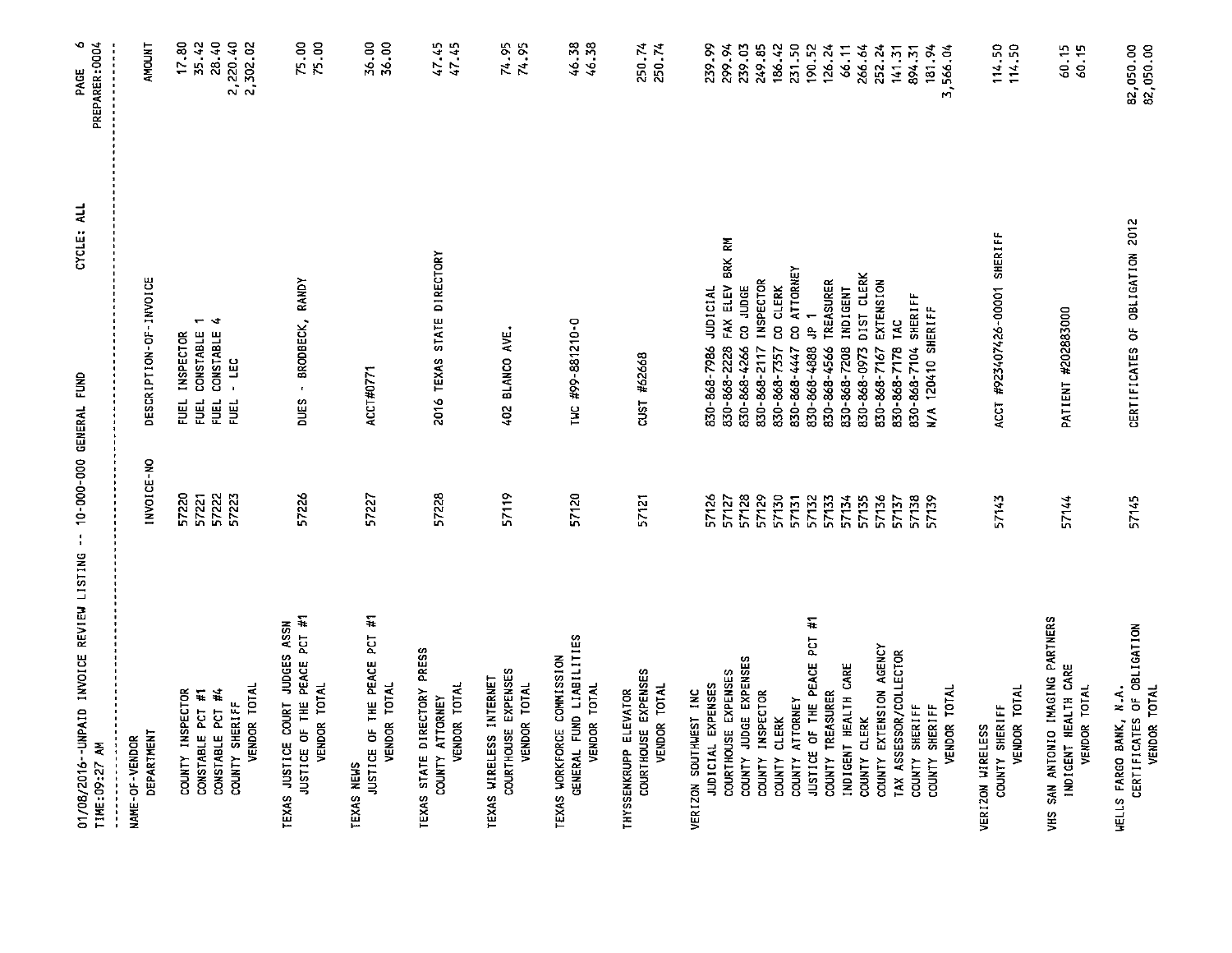| REPARER: 0004<br>PAGE<br>CYCLE: ALL                                                                                                                                                                                       | <b>INDOMI</b>                       | 573.55<br>573.55                      |
|---------------------------------------------------------------------------------------------------------------------------------------------------------------------------------------------------------------------------|-------------------------------------|---------------------------------------|
|                                                                                                                                                                                                                           | DESCRIPTION-OF-INVOICE              | NV#0133478 LEC                        |
|                                                                                                                                                                                                                           | NVOICE-NO                           | 57233                                 |
| 2. 我们我们我们的我们的我们的我们的我们的我们的事,我们也不能是我们的人,我们的人们的人们,我们的人们的人,我们的人们就会不会不会不会不会不会不会不会不会不会不会不会不会<br>01/08/2016 -- UNPAID INVOICE REVIEW LISTING -- 10-000-000 GENERAL FUND<br>WEST TEXAS FIRE & INDUSTRIAL SUPPLY<br>TIME: 09:27 AM | DEPARTMENT<br><b>MAME-OF-VENDOR</b> | VENDOR TOTAL<br><b>COUNTY SHERIFF</b> |

133, 396.56

FUND TOTAL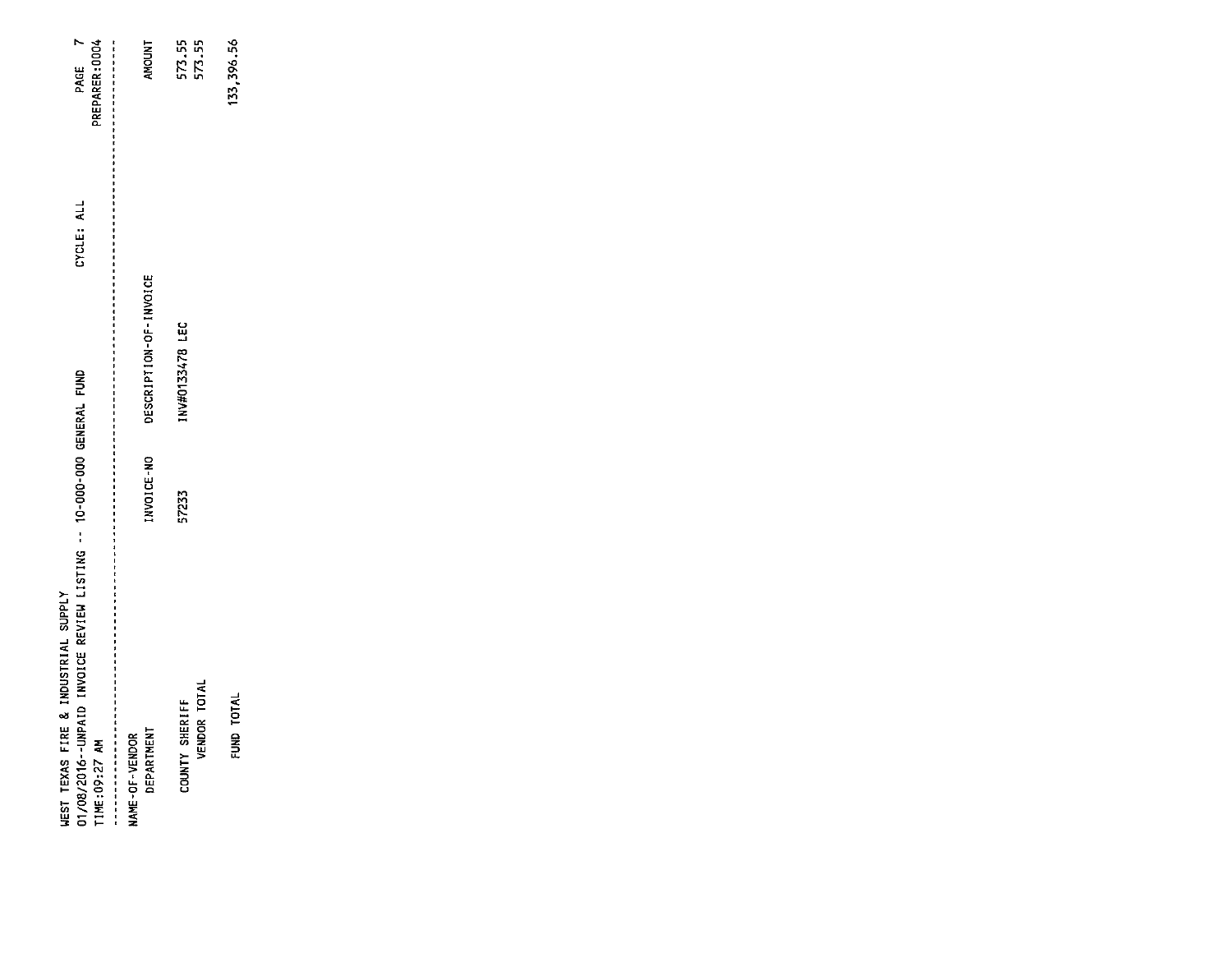| 01/08/2016--UNPAID INVOICE REVIEW LISTING -- ROAD & BRIDGE FUND<br>TIME: 09:27 AM |                         | CYCLE: ALL                                                            | $\infty$<br>PREPARER:0004<br>PAGE                               |
|-----------------------------------------------------------------------------------|-------------------------|-----------------------------------------------------------------------|-----------------------------------------------------------------|
| <b>DEPARTHENT</b><br>NAME-OF-VENDOR                                               | INVOICE-NO              | DESCRIPTION-OF-INVOICE                                                | <b>AMOUNT</b>                                                   |
| VENDOR TOTAL<br>BLANCO AUTO PARTS INC<br>R&B PCT #2<br>R&B PCT #4                 | 57146<br>57147          | น ง<br>ACCT#1079 PCT<br>ACCT#1074 PCT                                 | 67.95<br>207.25<br>275.20                                       |
| BLANCO COUNTY TAX ASSESSOR-COLLECT                                                |                         |                                                                       |                                                                 |
| R&B PCT #1                                                                        | 57236<br>57235          | $\sim$<br>PLATE#1143078 PCT<br>ECT<br>PLATE#1107276                   |                                                                 |
| PCT #2<br>$\ddot{\ast}$<br>PCT<br>R&B<br>R&B                                      | 57237                   | 55<br>PLATE#1019404                                                   | $7.50$<br>$7.50$<br>$7.50$<br>$7.50$<br>$7.50$                  |
| 쓮<br>PCT<br>R&B                                                                   | 57238                   | 5g<br>PLATE#9033207                                                   |                                                                 |
| R&B PCT #2                                                                        | 57239                   | EST<br>PLATE#9022706                                                  |                                                                 |
| #2<br>R&B PCT                                                                     | 57240                   | 22222<br>PLATE#1038177 PCT<br>E<br>PLATE#9033206                      |                                                                 |
| VENDOR TOTAL<br>¥<br>R&B PCT                                                      | 57241                   |                                                                       | $7.50$<br>$22.50$<br>$51.50$                                    |
| CHANAS AGGREGATES BLANCO, LLC<br>R&B PCT #2                                       | 57156                   | 2<br>2<br>INV#1051 PCT                                                | 1,053.50<br>854.27                                              |
| VENDOR TOTAL<br>R&B PCT #2                                                        | 57157                   | INV#1057 PCT                                                          | 1 707 77                                                        |
| DURACO INDUSTRIES, INC.<br>R&B PCT #1                                             | 57229                   | $\overline{\phantom{0}}$<br>INV#151220 PCT                            | 323.15                                                          |
| PCT #2<br>R&B                                                                     | 57230                   | $\sim$<br>INV#151220 PCT                                              | 323.16                                                          |
| VENDOR TOTAL<br>¥<br>R&B PCT #4<br><b>PCT</b><br>R&B                              | 57231<br>57232          | $m +$<br>INV#151220 PCT<br>INV#151220 PCT                             | 323.16<br>323.16<br>1,292.63                                    |
| HILL COUNTRY HOME AND AUTO<br>VENDOR TOTAL<br>R&B PCT #1                          | 57167                   | $\overline{\phantom{0}}$<br>INV#12321-76681 PCT                       | 98.99<br>98.99                                                  |
| VENDOR TOTAL<br>R&B PCT #4<br>KIRK FELPS                                          | 57171                   | ∢<br>INV#45610 PCT                                                    | $12.60$<br>$12.60$                                              |
| MASTERCARD                                                                        |                         |                                                                       |                                                                 |
| <b>VENDOR TOTAL</b><br>R&B PCT #3                                                 | 57184                   | 5439 8905 3610 0641 LIESMANN                                          | 148.25<br>148.25                                                |
| MOBLEY WELDING SERVICE<br>VENDOR TOTAL<br>R&B PCT #4<br>R&B PCT #1                | 57193<br>57194          | $\blacktriangleleft$<br>MAINTENANCE & REPAIR PCT<br>CATTLEGUARD PCT 1 | 1,300.00<br>150.00<br>1,450.00                                  |
| ODIORNE FEED/RANCH SUPPLY INC<br>VENDOR TOTAL<br>R&B PCT #2                       | 57195                   | N<br>ACCT#1210 PCT                                                    | $7.95$<br>7.95                                                  |
| PATHMARK TRAFFIC PRODCT/TX INC<br>VENDOR TOTAL<br>R&B PCT #1                      | 57196                   | INV#015454 PCT 1                                                      | 1,566.65<br>1,566.65                                            |
| VENDOR TOTAL<br>PCT #2<br>PCT #2<br>R&B PCT #2<br>PETERSON TIRE<br>R&B<br>R&B     | 57200<br>57199<br>57201 | INV#JC6818 PCT 2<br>INV#JC6938 PCT 2<br>INV#21159 PCT 2               | 15.00<br>$\begin{array}{c} 67.00 \\ 7.00 \\ 109.00 \end{array}$ |

RUIZ CONSTRUCTION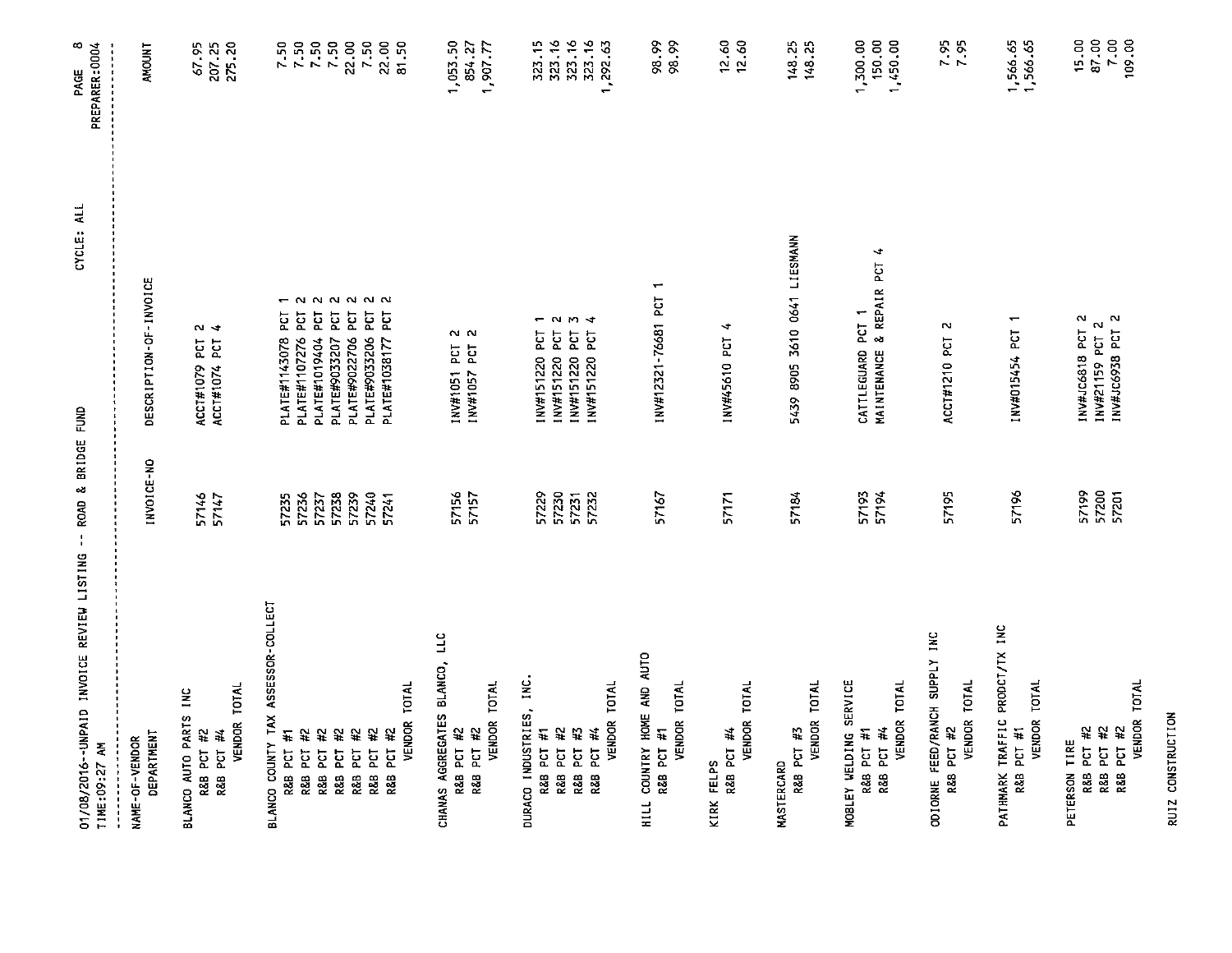| 01/08/2016--UNPAID INVOICE REVIEW LISTING -- ROAD & BRIDGE FUND<br>TIME:09:27 AM |                         | CYCLE: ALL                    | PAGE 9<br>PREPARER: 0004      |
|----------------------------------------------------------------------------------|-------------------------|-------------------------------|-------------------------------|
| DEPARTMENT<br>NAME-OF-VENDOR                                                     | INVOICE-NO              | DESCRIPTION-OF-INVOICE        | AMOUNT                        |
| VENDOR TOTAL<br>R&B PCT #1                                                       | 57209                   | r<br>MAINTENANCE & REPAIR PCT | 2,528.00<br>2,528.00          |
| TEXAS FLEET FUEL<br>R&B PCT #1                                                   | 57224                   | FUEL PCT 1                    | 246.45<br>296.01              |
| VENDOR TOTAL<br>R&B PCT #2                                                       | 57225                   | PCT <sub>2</sub><br>FUEL      | 542.46                        |
| UNIFIRST CORPORATION                                                             |                         |                               |                               |
| R&B PCT #1                                                                       | 57122                   | ACCT #512256 PCT 1            | 154.44                        |
|                                                                                  |                         | ACCT #512256 PCT              |                               |
| R&B PCT #3<br>R&B PCT #4                                                         | 57123<br>57124          | #512256 PCT<br>ACCT           | 55.84<br>98.72<br>136.04      |
| R&B PCT #2                                                                       | 57125                   | #1092904 PCT 2<br>ACCT        |                               |
| VENDOR TOTAL                                                                     |                         |                               | 445.04                        |
| VERIZON SOUTHWEST INC                                                            |                         |                               |                               |
| R&B PCT #1                                                                       | 57081                   | 830-833-5331 PCT              |                               |
|                                                                                  |                         | 830-825-3270 PCT              |                               |
| R&B PCT #3<br>R&B PCT #2                                                         |                         | <b>PCT</b><br>830-868-4471    |                               |
| R&B PCT #4                                                                       | 57140<br>57141<br>57142 | 4<br>830-833-1077 PCT         | 46.02<br>77<br>92.79<br>94.02 |
| VENDOR TOTAL                                                                     |                         |                               | 298.60                        |
| FUND TOTAL                                                                       |                         |                               | 10,764.64                     |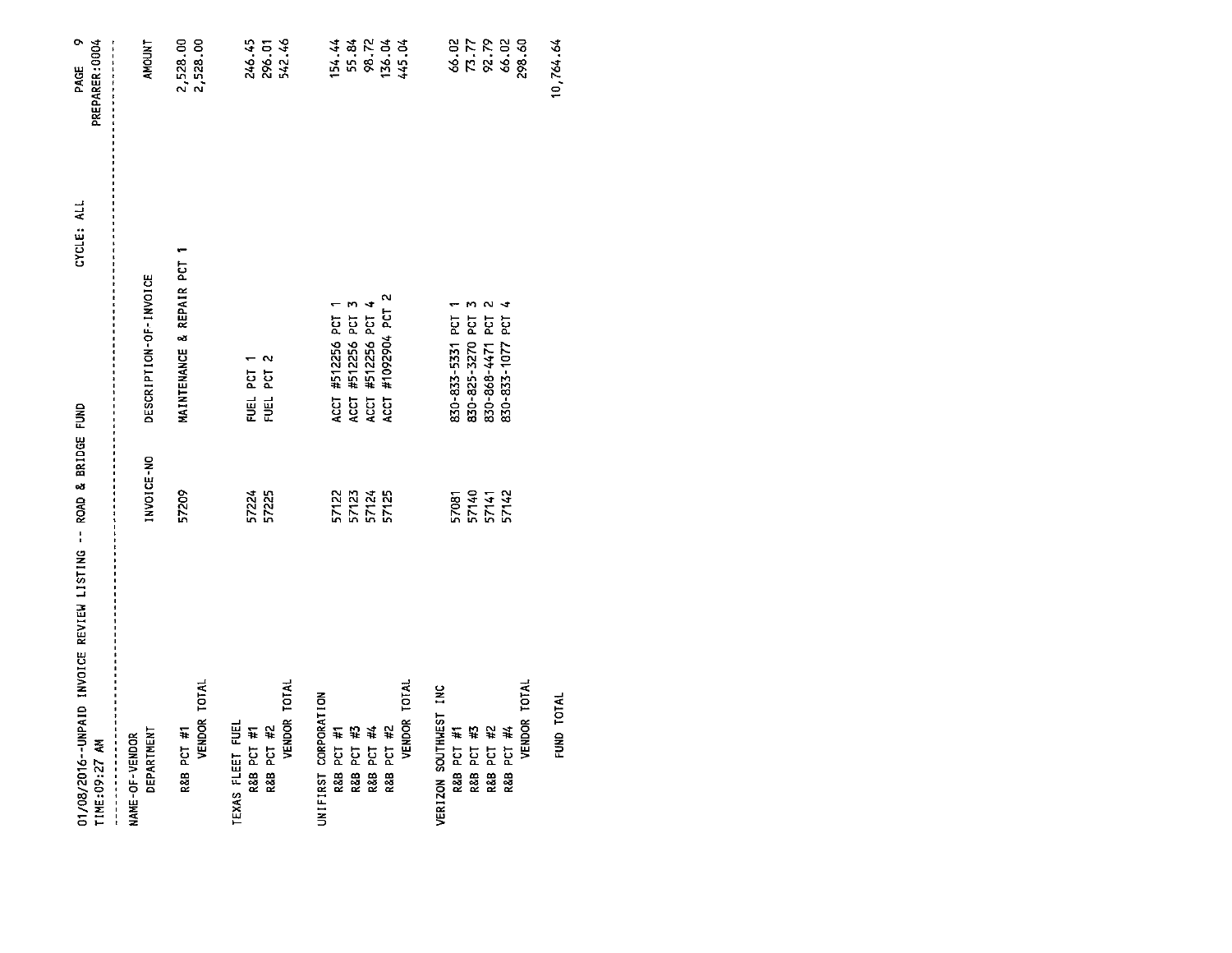| 01/08/2016--UNPAID INVOICE REVIEW LISTING -- RECORDS MANAGEMENT CLERK<br>TIME: 09:27 AM              |            |                        | CYCLE: ALL | PAGE 10<br>PREPARER: 0004 |
|------------------------------------------------------------------------------------------------------|------------|------------------------|------------|---------------------------|
| "我的是你们们你的最后的最后的时候,我的是我的女子们的最后的那个人的时候,我的是我的人的,我们就是我的女子,我们的女子,我的女子,我的女子,我们的女子,我们就是我的女子,我们的女子,我的女子,我们就是 |            |                        |            |                           |
| <b>DEPARTMENT</b><br>NAME-OF-VENDOR                                                                  | INVOICE-NO | DESCRIPTION-OF-INVOICE |            | <b>AMOUNT</b>             |
| RECORDS MANAGEMENT CLERK EXPENSES<br>VENDOR TOTAL<br>HILL COUNTRY IT                                 | 57100      | INV #0000028           |            | 150.00<br>150.00          |
| FUND TOTAL                                                                                           |            |                        |            | 150.00                    |
|                                                                                                      |            |                        |            |                           |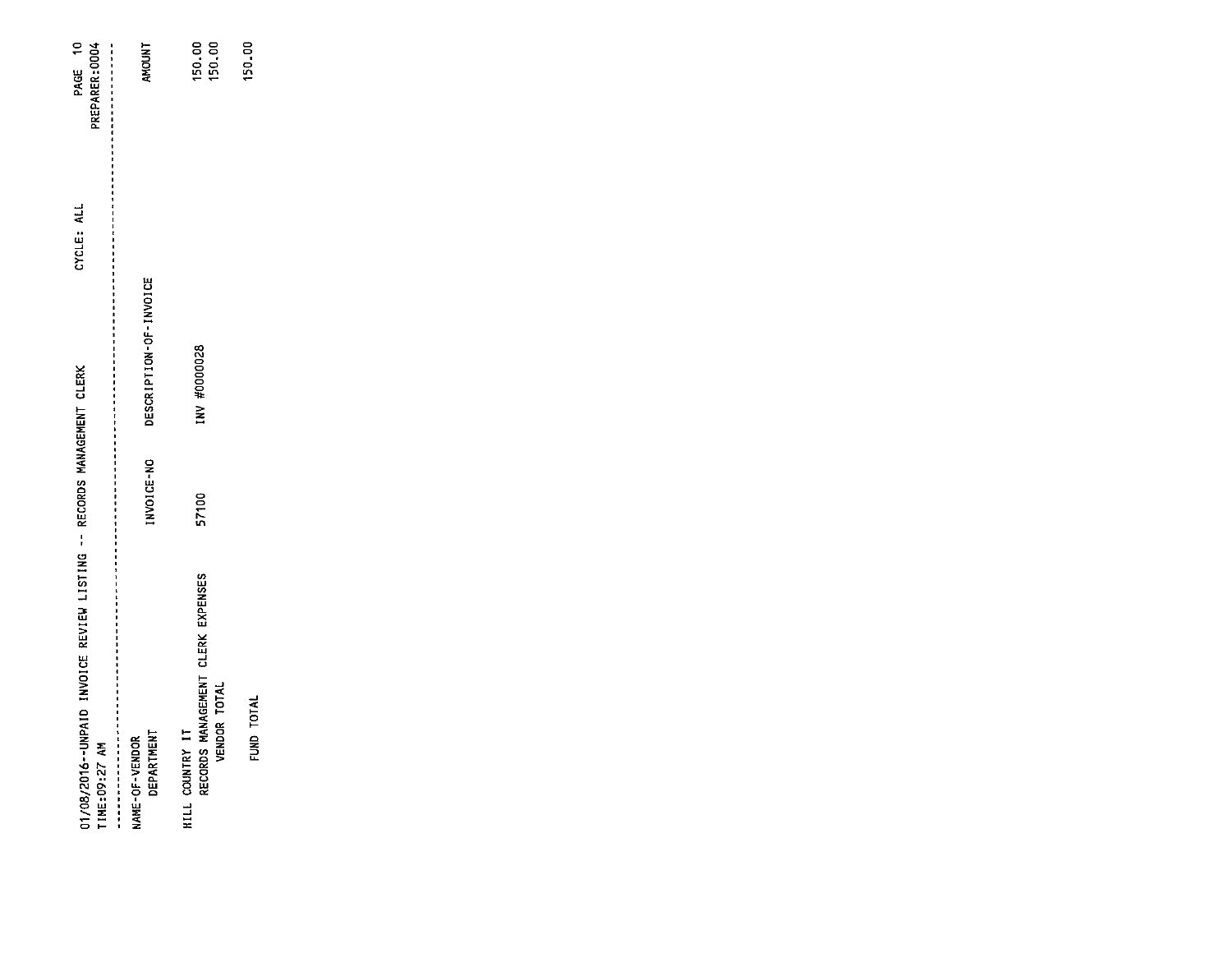| 01/08/2016--UNPAID INVOICE REVIEW LISTING -- COURTHOUSE SECURITY<br>TIME:09:27 AM |            |                        | PREPARER:0004<br>CYCLE: ALL | PAGE 11        |
|-----------------------------------------------------------------------------------|------------|------------------------|-----------------------------|----------------|
| DEPARTMENT<br>NAME-OF-VENDOR                                                      | INVOICE-NO | DESCRIPTION-OF-INVOICE |                             | <b>AMOUNT</b>  |
| COURTHOUSE SECURITY EXPENSES<br>JOHNSON CITY SIGN SHOP<br>VENDOR TOTAL            | 57170      | INV#2756 CH            |                             | 16.00<br>16.00 |
| FUND TOTAL                                                                        |            |                        |                             | $\frac{8}{2}$  |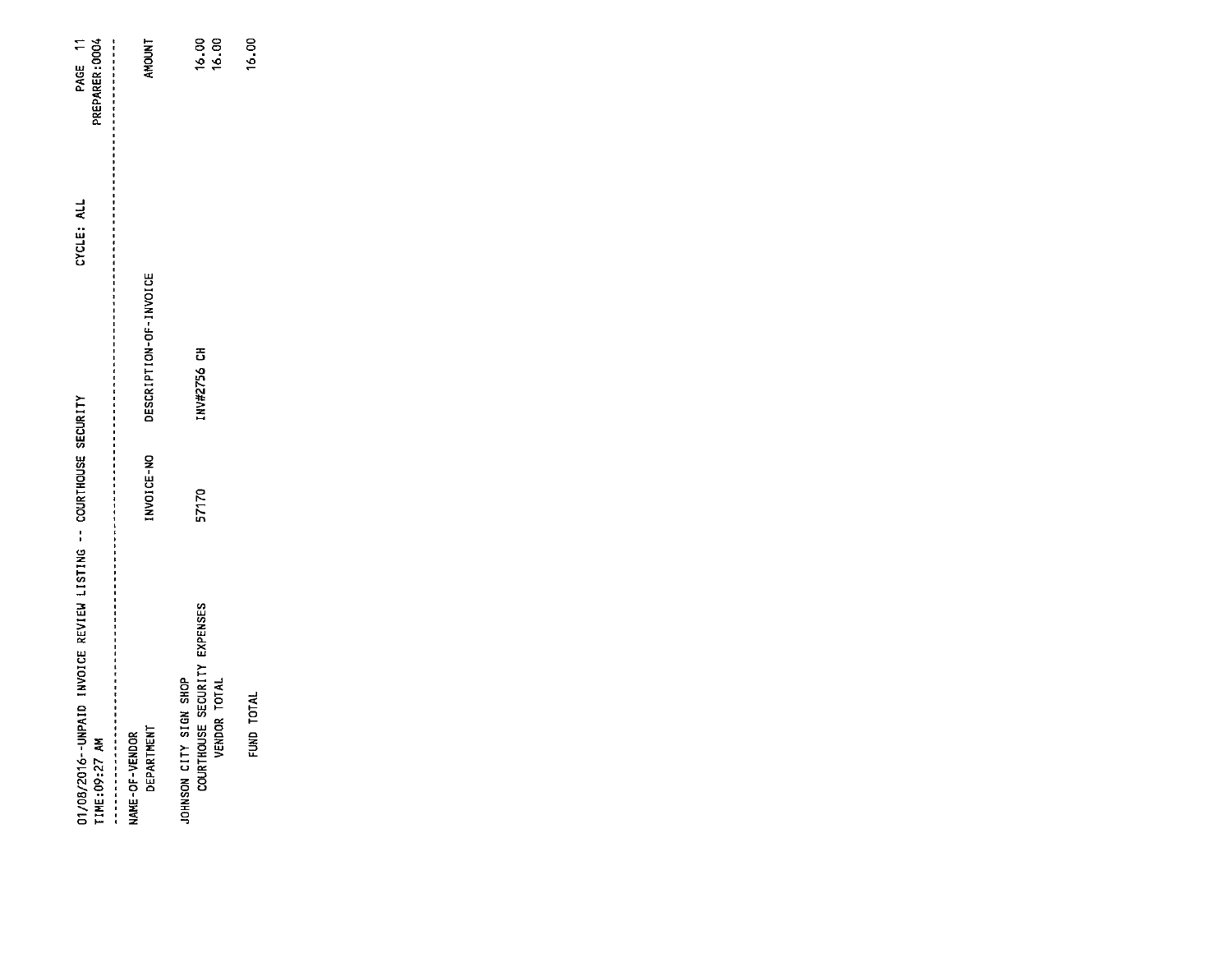| 01/08/2016--UNPAID INVOICE REVIEW LISTING -- DISTRICT COURT RECORD PRESERVATION<br>TIME: 09:27 AM |            |                        | CYCLE: ALL | PAGE 12<br>PREPARER: 0004 |
|---------------------------------------------------------------------------------------------------|------------|------------------------|------------|---------------------------|
| <b>DEPARTMENT</b><br>NAME-OF-VENDOR                                                               | INVOICE-NO | DESCRIPTION-OF-INVOICE |            | <b>AMOUNT</b>             |
| VENDOR TOTAL<br>HILL COUNTRY IT<br>EXPENSES                                                       | 57101      | <b>INV #0000028</b>    |            | 150.00<br>150.00          |
| FUND TOTAL                                                                                        |            |                        |            | 150,00                    |
|                                                                                                   |            |                        |            |                           |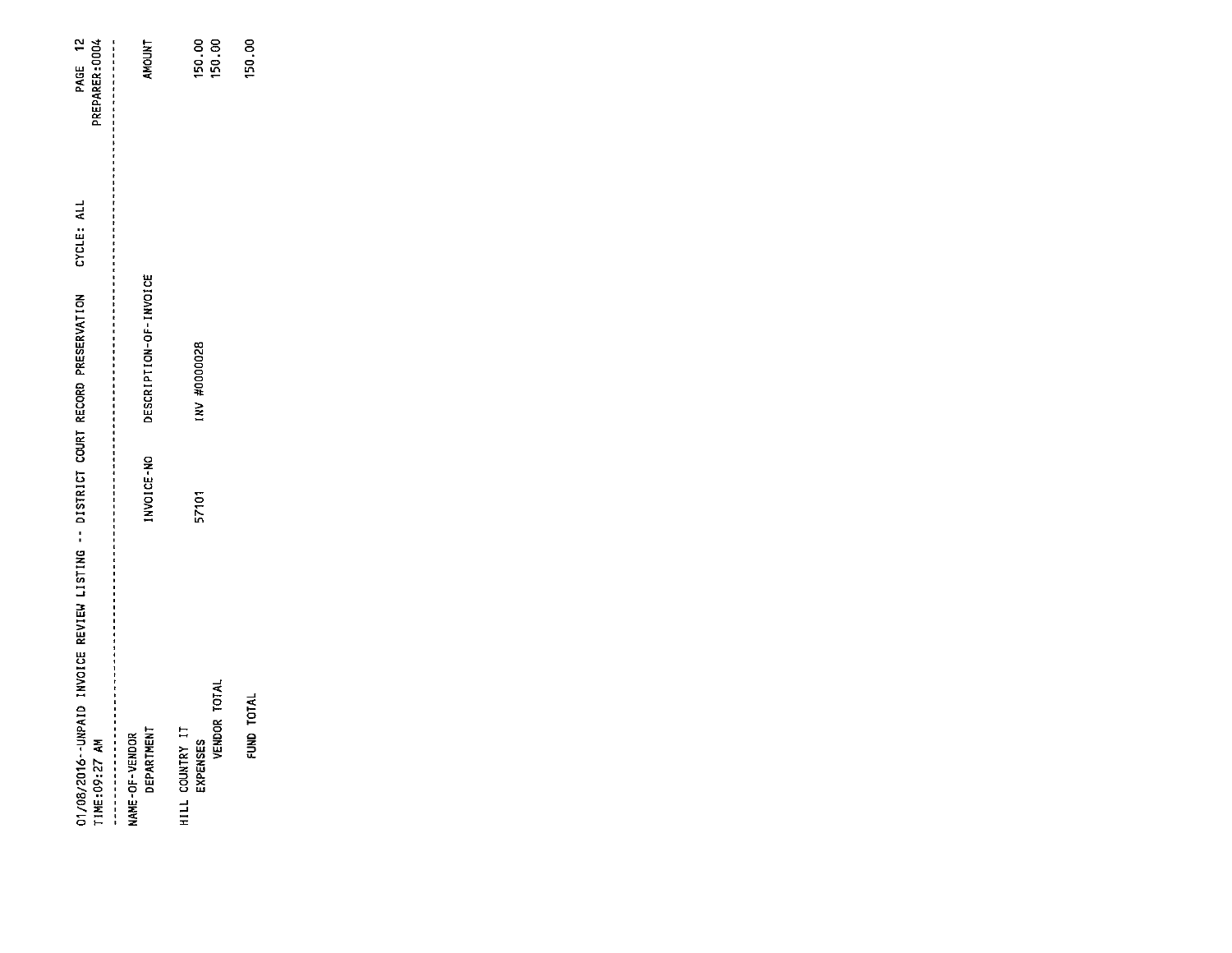| AMOUNT<br>$\begin{array}{c}\n1 \\ 1 \\ 1 \\ 1 \\ 1\n\end{array}$ | 144,477.20                                                    |  |  |  |
|------------------------------------------------------------------|---------------------------------------------------------------|--|--|--|
|                                                                  |                                                               |  |  |  |
|                                                                  |                                                               |  |  |  |
| INVOICE-NO                                                       |                                                               |  |  |  |
|                                                                  |                                                               |  |  |  |
|                                                                  | <b>TOTAL</b><br>GRAND                                         |  |  |  |
|                                                                  | DESCRIPTION-OF-INVOICE<br><b>NAME-OF-VENDOR</b><br>DEPARTMENT |  |  |  |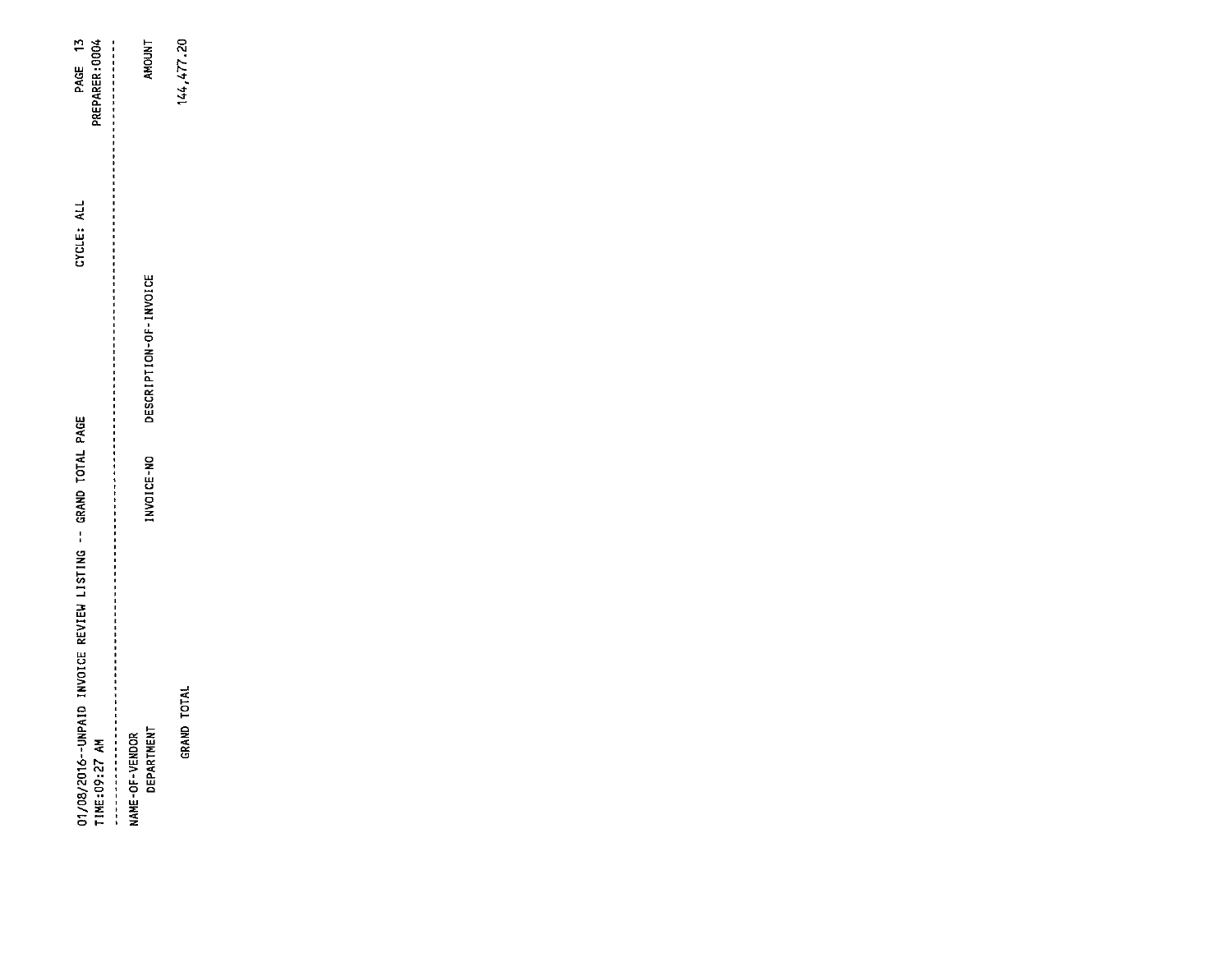Donation of Signage and Sign Installation Agreement

Blanco County, Texas

## IN THE COMMISSIONERS COURT OF BLANCO COUNTY, TEXAS

## AGREEMENT FOR DONATION OF LABOR AND MATERIALS IN BLANCO COUNTY, TEXAS

BE IT REMEMBERED, that on the  $\_\_\_\$  day of  $\_\_\_\_\_\_\$  201, came on to be considered the donation of Labor and Equipment to Blanco County, Texas, by Craft Narrows Ranch, hereinafter referred to as the Donor. After careful consideration, the Commissioners Court of Blanco County, Texas, has determined that the donation, described as "the manufacture and installation of road signs to provide public notice of the Blanco County public right of way ordinance as amended in December of 2015" is suitable to aid the County in executing its traffic management responsibilities and thereby serve a public benefit.

BE IT THEREFORE ORDERED, ADJUDGED and DECREED, that the donated item<br>has a reasonable cash market value of \$2,370.78. (Donations valued at more than \$500.00 will be reported by Blanco County to the IRS on form 8282. Donors should report such donations on IRS form 1040, Schedule A, or IRS Form 8283.)

Executed this  $\rule{1em}{0.15mm}$  day of  $\rule{1em}{0.15mm}$  2015.

APPROVED BY DONOR:

Cuft